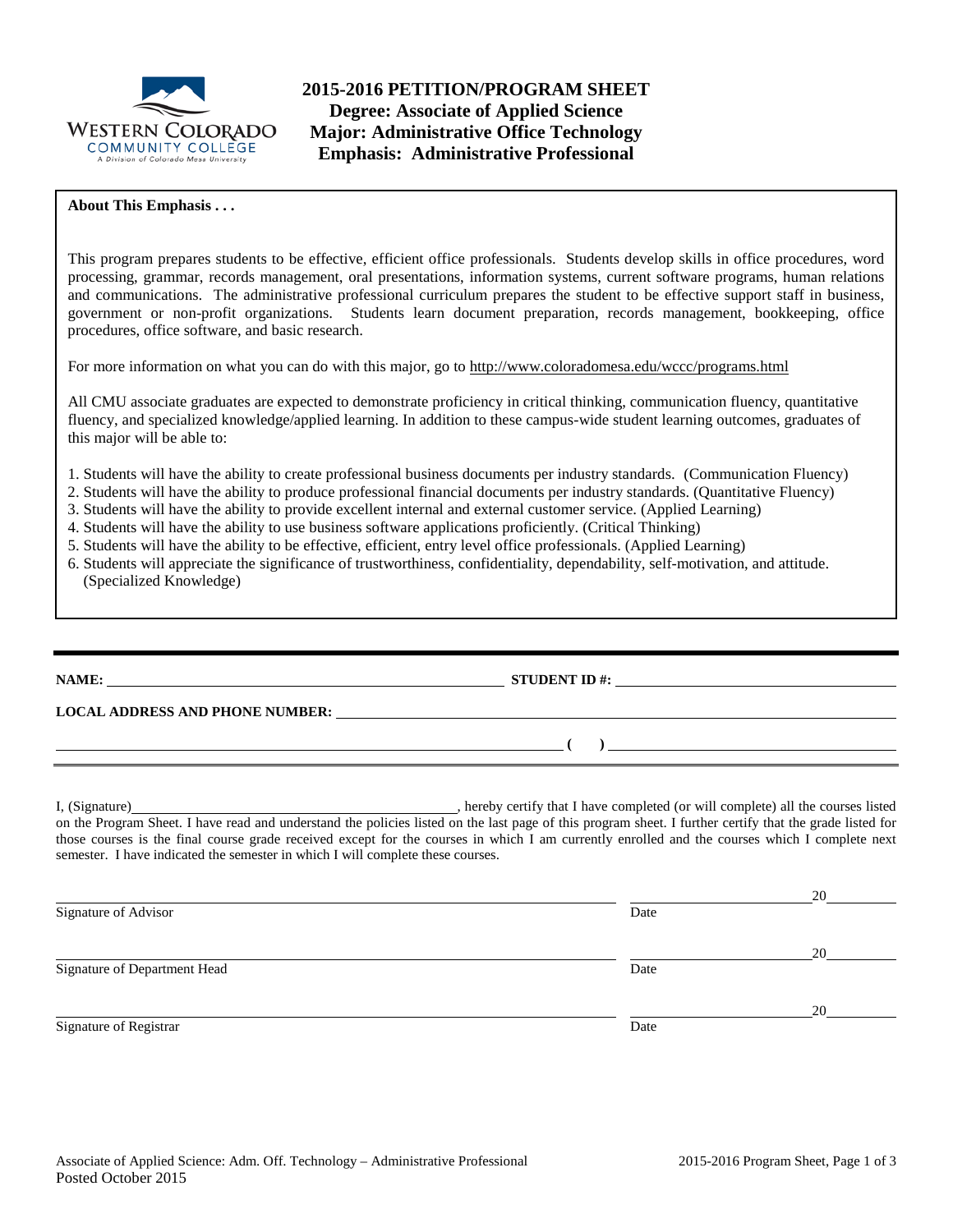#### **DEGREE REQUIREMENTS:**

- 64 semester hours total (A minimum of 16 taken at CMU in no fewer than two semesters)
- 2.00 cumulative GPA or higher in all CMU coursework and a "C" or better must be achieved in achieved in coursework toward major content area.
- Pre-collegiate courses (usually numbered below 100) cannot be used for graduation.
- A student must follow the CMU graduation requirements either from 1) the program sheet for the major in effect at the time the student officially declares a major; or 2) a program sheet for the major approved for a year subsequent to the year during which the student officially declares the major and is approved for the student by the department head. Because a program may have requirements specific to the degree, the student should check with the faculty advisor for additional criteria. It is the student's responsibility to be aware of, and follow, all requirements for the degree being pursued. Any exceptions or substitutions must be approved by the student's faculty advisor and Department Head.
- When filling out the program sheet a course can be used only once.
- See the "Undergraduate Graduation Requirements" in the catalog for additional graduation information.

## **ESSENTIAL LEARNING REQUIREMENTS** (Minimum 15

semester hours) See the current catalog for a list of courses that fulfill the requirements below. If a course is on the Essential Learning list of options and a requirement for your major, you must use it to fulfill the major requirement and make a different selection within the Essential Learning requirement. The Essential Learning capstone course and corequisite Essential Speech course (required for bachelor's degrees) cannot be used as options for the below requirements.

| Course No Title                                                   |   |  | Sem.hrs Grade Term/Trns |  |  |  |
|-------------------------------------------------------------------|---|--|-------------------------|--|--|--|
| <b>Communication</b> (6 semester hours)                           |   |  |                         |  |  |  |
| <b>ENGL 111 English Composition</b>                               | 3 |  |                         |  |  |  |
| <b>ENGL 112 English Composition</b>                               | 3 |  |                         |  |  |  |
| $-OR-$                                                            |   |  |                         |  |  |  |
| ENGL 111 English Composition and                                  | 3 |  |                         |  |  |  |
| SPCH 101 Interpersonal Communication or 3                         |   |  |                         |  |  |  |
| SPCH 102 Speechmaking                                             | 3 |  |                         |  |  |  |
|                                                                   |   |  |                         |  |  |  |
| <b>Mathematics: MATH 107 or higher</b> (Minimum 3 semester hours) |   |  |                         |  |  |  |

\_\_\_\_\_\_ \_\_\_\_ \_\_\_\_\_\_\_\_\_\_\_\_\_\_\_\_\_\_\_\_\_\_\_\_ 3 \_\_\_\_\_ \_\_\_\_\_\_

**Social Sciences, Natural Science, Fine Arts or Humanities** (6 semester hours)

|       | <b>WELLNESS REQUIREMENT</b> (2 semester hours) |  |
|-------|------------------------------------------------|--|
|       | KINE 100 Health and Wellness                   |  |
| KIN A |                                                |  |

#### **ASSOCIATE OF APPLIED SCIENCE: ADMINISTRATIVE OFFICE TECHNOLOGY – ADMINISTRATIVE PROFESSIONAL COURSE REQUIREMENTS**

(47semester hours)

| <b>Core Classes</b> |                                  |   |  |
|---------------------|----------------------------------|---|--|
| <b>BUGB 211</b>     | <b>Business Communications</b>   | 3 |  |
| OFAD 221            | Voice Recognition and            |   |  |
|                     | <b>Business Editing</b>          | 3 |  |
| OFAD 101            | Office Bookkeeping               | 3 |  |
| OFAD 105            | Ten Key                          | 2 |  |
| <b>OFAD 153</b>     | <b>Word Processing</b>           | 3 |  |
| OFAD 206            | Computerized Bookkeeping         | 3 |  |
| <b>OFAD 269</b>     | Complete PC Database             | 3 |  |
| OFAD 201            | <b>Office Procedures</b>         | 3 |  |
| OFAD 202            | Records Management               | 3 |  |
| OFAD <sub>125</sub> | Multimedia and Web Editing       | 3 |  |
| OFAD <sub>291</sub> | Service Learning                 | 3 |  |
| OFAD <sub>208</sub> | Spreadsheets                     | 3 |  |
| OFAD 267            | Presentation, Publishing $\&$    |   |  |
|                     | Desktop Management Software 3    |   |  |
| OFAD 120            | Internet and Social Networking 3 |   |  |
| MGDA 111            | Digital Image Editing            | 3 |  |
| MGDA 112            | Adobe Illustrator I              | 3 |  |
|                     |                                  |   |  |

\*Please see your advisor for requirements specific to this program.